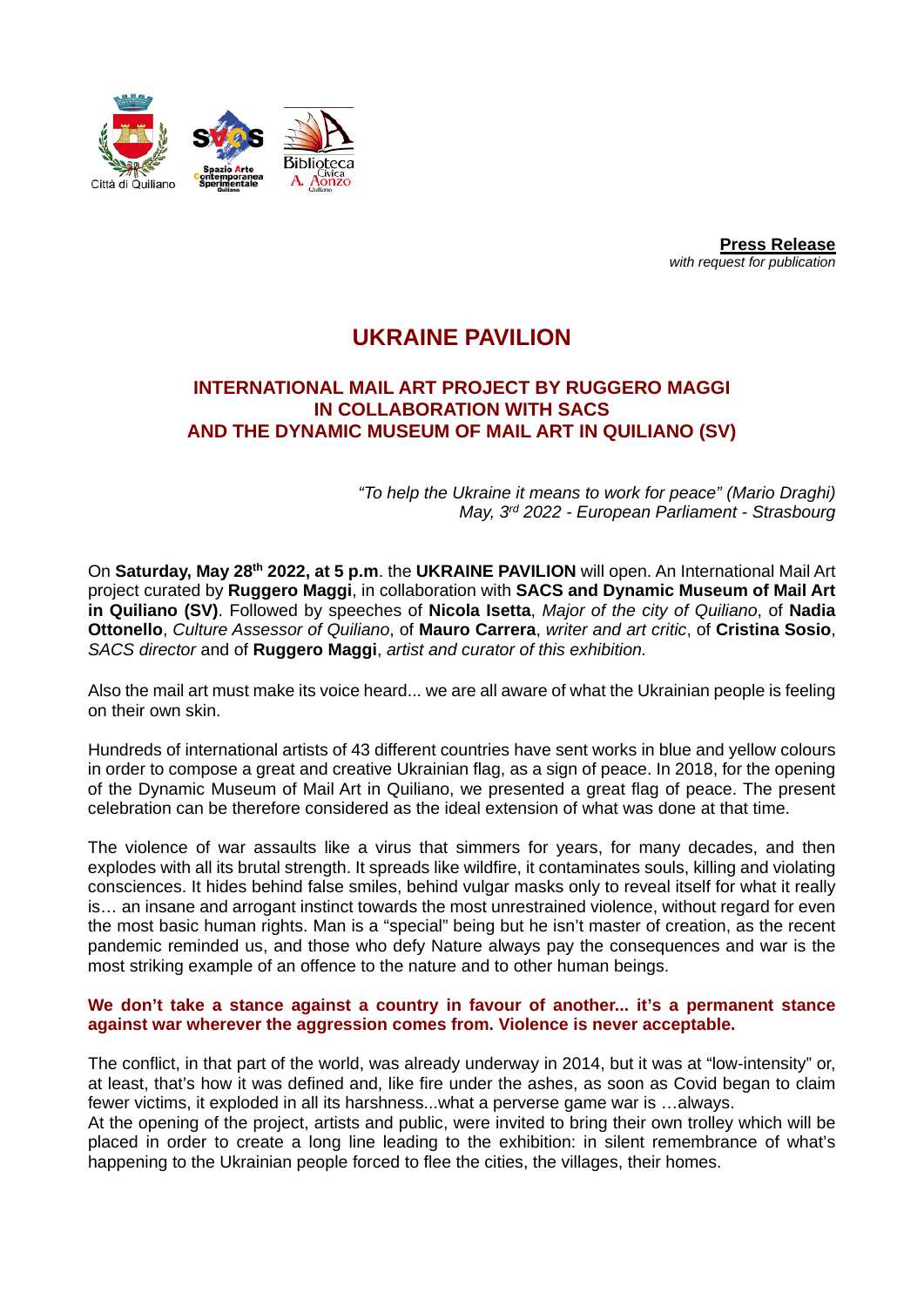Mail Art has always been mobilised in favour of social causes and has succeeded in involving thousands of people all over the world. This concept was expressed several times during the meeting Maggi organized at Villa Fanna (Villorba,TV), 30 years ago for the Decentralized Networker Congress led by H.R.Fricker.

All works submitted will be donated from the curator to SACS archive of the Municipality of Quiliano; a special thanks to Cristina Sosio, who directs it, to Monica Gambetta, employee of Culture office of the city of Quiliano, and to Lilia Viriglio for translating.

Poste Italiane has participated to UKRAINE PAVILION with a **special philatelic cancellation** reproducing the logo of the project designed for the occasion by Maggi - that will be presented on the opening day.

I would like to thanks Daniela Nurisio, referent of Philately Provinces of Savona and Imperia and Loredana Lenza, referent of Philately MP - Area North West.

An online catalogue will be realized with the works of participating artists.

A friend from Genoa suggested me this sentence by Roberto Vecchioni taken from "Stranamore" of 1978: "Man is a great, man is alive, man is not war..."

### **Participating artists:**

**ANDORRA** Julien Rdx **ARGENTINA** Lucia Carotenuto - Claudia Catanzaro - Licia Escobar - Claudia Garcia - Floki Gauvry - Raquel Gociol - Maya Lopez Muro - Stella Maris Velasco - Amelia Vilches **AUSTRALIA** Denis Mizzi - Terry Reid **AUSTRIA** Anonimo - Bernhard Cociancig - Monika Lederbauer - Horváth Piroska **BELGIO** Guy Bleus - Broc - Frips - Jean-Philippe Gilliot - Fabienne Gonay - Sjoerd Paridaen - Mzia Valerian - L. Van Vana - Josè Vandenbroucke - Viva Vercruysse **BIELORUSSIA** Irina Novikova **BRASILE** Maria Do Carmo Both - Marcelo Dola - Roberto Keppler - Hugo Pontes **CANADA** Diane Bertrand - R.F. Cotè - Hervé Fischer - Susan Gold - Vinh La Toan - Mailarta - Snappy **COREA** Kim Jung Youn **COSTARICA** Johanna Diaz **DANIMARCA** Marina Salmaso **ESTONIA** Ilmar Kruusamäe **FINLANDIA** Anja Mattila-Tolvanen **FRANCIA** Christian Alle - Ioan Bunus - Christian Burgaud - Helena Gath - Nadine Lenain - Christophe Massé - Renaud Piermarioli - Marie Rose Rigault - André Robèr - Didier Trumeau **GERMANIA** Rüdiger Abshalom Dalit Westphal - Lutz Anders - Hanna Bayer - Hans Braumüller - Ingo Cesaro - Julia Conrad - Milla Deuschele - Samira El Zein - Fidels Daughter - Thorsten Fuhrmann - Thomas Glatz - Klaus Groh - Elke Grundmann - Annegret Heinl - Laura Herrmann - Jutta Hesse - Uwe Höfig - Nula Horo - Eberhard Janke - Petra Lorenz - Ute Mescher - Jürgen Olbrich - Reinhard Ploetz - Victoria-Luise Scheible - Dorte Schmidt - Peter Schubert - Lars Schumacher - Susanne Schumacher - Jürgen Schwarz - Carolina Tomaschewski - Horst Tress - Christiane Wegner-Klafszky - Günther Wolfgang - Karin Wurst - Bernhard Zilling **GIAPPONE** Ryosuke Cohen/Noriko Shimuzu - Ogawa Kazuko - Tadashi Maeyama - Tohei Mano - Keiichi Nakamura **GRAN BRETAGNA** Keith Bates - Jean Edwards - Lola Gonzalez **GRECIA** Costas Evangelatos - Katerina Nikoltsou **INDIA** Renuka Kesaramadu **IRAN** Hamedi Elham **ITALIA** Silvia Abbiezzi - Walter Accigliaro - Laura Agostini - Maria Alborino - Altan - Franco Altobelli - Antonio Amato - Nadia Andreani - Salvatore Anelli - Enzo Angiuoni - Patrizia Antonini - Caterina Arcuri - Erika Baggini - Paola Baldassini - Franco Ballabeni - Bobo Banchi - Vittore Baroni - Clara Bartolini - Donatella Baruzzi - Pier Roberto Bassi - Paola Bassini Sabatti - Elisa Battistella - Sandro Beffa - Silvana Beltrame - Rosetta Berardi - Luisa Bergamini - Nicola Bertoglio - Carla Bertola - Giuseppe Bertolino - Luciana Bertorelli - Emanuele Bevilacqua - Marco Bevilacqua - Gabriele Bianconi - Giorgio Biffi - Daniela Billi - Lucia Biral - Bloriti 22 - Rovena Bocci - Mariella Bogliacino - Maria Bonaduce - Giovanni Bonanno - Adriano Bonari - Giambattista Bonazzoli/Andrea Zani - Ober Bondi - Luciano Bonomi - Elisabetta Bosisio - Cesare Botto - Marzia Maria Braglia - Piero Brombin - Maria Grazia Buso - Viviana Buttarelli - Mariangela Cacace - Mirta Caccaro - Alfonso Caccavale - Giampietro Cacciamali - Loredana Cacucciolo - Mariangela Calabrese - Veronica Caleo - Sabrina Campadelli - Giancarlo Caneva - Maria Amalia Cangiano - Carla Cantore - Angela Caporaso - Lucia Caprioglio - Guido Capuano - Lamberto Caravita - Bruno Cassaglia - Giampiero Castiglioni - Maria Teresa Cazzaro - Alessandro Ceccotto - Fabiola Cenci - Renato Cerisola - Andrea Cervone - Raffaele Cesari - Laura Chiarello - Carmine Cianci - Maria Antonietta Claretto - Cobàs - Mabi Col - Andrea Colaianni - Carmela Corsitto - Valentina Cozzi - Anna Crescenzi - Antonio Crivellari - Carla Crosio - Giampietro Cudin - Crescenzio D'ambrosio - Maria Grazia Dapuzzo -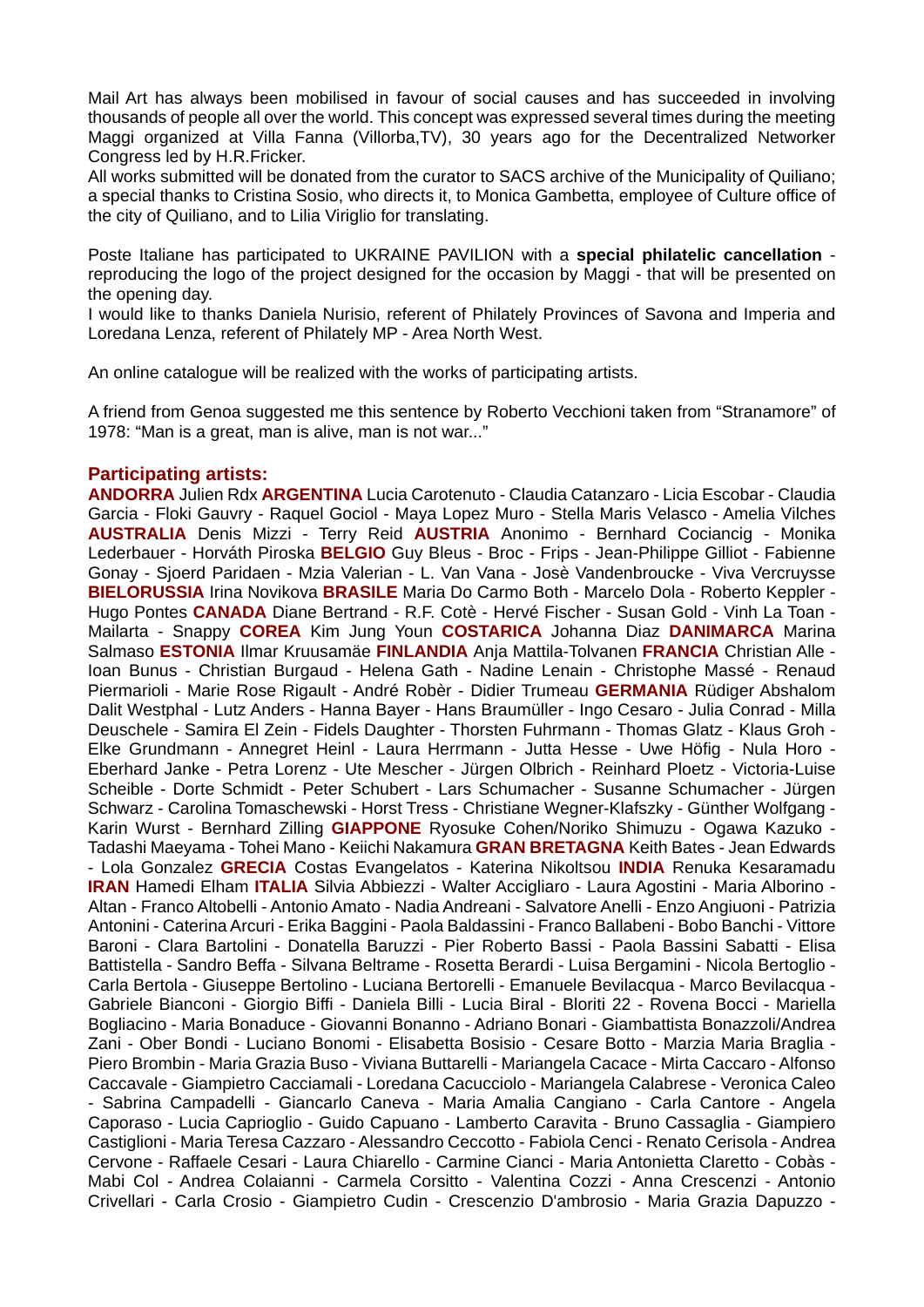Giorgio De Cesario - Michele De Luca - Antonio De Marchi Gherini - Rino De Michele - Teo De Palma - Albina Dealessi - Patrizia Dellavalle - Mimmo Di Caterino - Sandro Di Cesare - Elena Di Felice - Gabriele Di Francesco - Antonio Di Michele - Annitta Di Mineo - Renata Di Palma - Franco Di Pede - Marcello Diotallevi - Gianni Dorigo - Graziano Dovichi - Gianfranco Duro - Elisabetta Ecca - Mimmo Emanuele - Gretel Fehr - Domenico Ferrara Foria - Davide Ferro - Claudio Mario Feruglio - Angela Filippini - Mimicha Finazzi - Alessandra Finzi - Franco Flaccavento - Antonia Fontana - Roberto Formigoni - Aldo Frangioni - Giglio Frigerio - Laura Frova - Pamela Fullin -Antonella Gandini - Ornella Garbin - Claudio Gavina - Ombretta Gazzola - Ivana Geviti - Roberta Ghisla - Mario Giavino - Lodovico Gierut - Mauro Girardi - Gloria Giuliano - Lino Giussani - Paolo Gobbi - Bruno Gorgone - Claudio Grandinetti - Giorgio Guaini - Peter Hide 311065 - Ursula Huber - I Miradebora - Luigina Iacuzzi - Rosetta Imbrogno - Benedetta Jandolo - Eugenio Lanfranco - Glauco Lendaro Camiless - Alfonso Lentini - Pino Lia - Oronzo Liuzzi - Piera Lizzola - Serse Luigetti - Anna Maria Macrì - Ruggero Maggi - Gabriella Maldifassi - Antonio Mancini - Adelma Mapelli - Paolo Marazzi - Gaia Marinari - Emanuele Marsigliotti - Maria Grazia Martina - Fabrizio Martinelli - Daniela Mastromauro - Anna Maria Matone - Ghislain Mayaud - Maria Teresa Mazzei - Simone Mazzoleni - Massimo Medola - Moreno Menarin - Monica Michelotti - Tina Milazzo - Virginia Milici - Gabi Minedi - Edi Miotto - Annalisa Mitrano - Giorgio Moio - Mauro Molinari - Patrizia Molinari - Fernando Montà - Maria Montecalvo - Emilio Morandi - Giovanni Morgese - Marcello Napoli - Giuliana Natali - Luigi Negro Barquez - Nowaral - Paolo Nutarelli - Stefano Oggero - Anna Olivares - Giuseppe Orazio - Pierangela Orecchia - Lucia Paese - Angelo Paglietti e Vertilio Battistella - Cristiano Pallara - Teresa Claudia Pallotta - Linda Paoli - Paola Pareschi - Stefano Pasquini - Aldo Petrini - Pasquale Petrucci - Marisa Pezzoli - Riccardo Pezzoli - Laura Pigo - Magda Pikul - Tarcisio Pingitore - Sara Pirrotta - Mauro Pispoli - Anna Pizzi - Plumcake - Teresa Pollidori - Marzia Pollini - Veronique Pozzi Painé - Alessandra Pozzobon - Veronica Prin - Tiziana Priori - Alessandra Pucci - Giancarlo Pucci - Antonio Pujia Veneziano - Mario Quadraroli - Maurizia Ragni - Viviana Ravelli - Laura Recchia - Mariella Relini - Gaetano Ricci - Isabella Rigamonti - Carla Rigato - Caterina Rizzo - Barbara Romani - Sabina Romanin - Raffaele Romano - Gianni Romeo - Lucio Ronca - Pietro Ronzat - Giovanni Ronzoni - Sandra Rosa - Serena Rossi - Imerio Rovelli - Lucrezia Ruggieri - Maria Luisa Sabato - Eleonora Sala - Antonio Saladino - Piero Sani - Sergio Sansevrino - Gabriella Santarelli - Antonio Sassu - Roberto Scala - Manuela Scannavini - Mariarosa Scerbo - Andrea Schiavo - Anna Seccia - Gianni Sedda - Elena Sellerio - Cesare Serafino - Lucio Tiziano Serafino - Noha Serafino - Marisa Simoni - Cecilia Solamito - Luigino Solamito - Loredana Soliani - Alberto Sordi - Cristina Sosio - Lucia Spagnuolo - Celina Spelta - Ilaria Sperotto - Rosa Spina - Salvatore Starace - Giovanni e Renata Stradada - Leo Strozzieri - Piero Tacconi - Maria Grazia Taddei - Elisa Taiola - Antida Tammaro - Gian Paolo Terrone - Camilla Testori - Elsa Testori - Roberto Testori - Armando Tinnirello - topylabrys - Paola Toffolon - Giuseppe Luca Torraco - Elisa Traverso - Giorgio Trinciarelli - Ilia Tufano - Stefano Turrini - Francesco Valotti - Paola Vantadori - Giovanna Vecchio - Generoso Vella - Silvia Venuti - Ada Eva Verbena - Giangrazio Verna - Nicoletta Veronesi - Rosanna Veronesi - Alberto Vitacchio - Shura Oyarce Yuzzelli - Luigia Zanetti Poli - Leo Zanin - Manlio Zanini - Elisabetta Zappulla - Antonio Zenadocchio - Rolando Zucchini **LITUANIA** Mindaugas Žuromskas **LUSSEMBURGO** Fraenz **MACEDONIA** Zlatko Krstevski **MAROCCO** Anas Bouanani **MESSICO** Diana Magallon **NORVEGIA** Torill E. Larsen **OLANDA** Ko De Jonge - Ever Arts - Ed Hanssen - Carmen Heemels - Werner Klompen - Rob Komen - Monika Loster - Hans Overvliet - Rod Summers/Vec - Hetty Tinner - Jan Verschoore **PERU'** Michela Artoni **POLONIA** Grazyna Borowik - Andrzej Dudek Dürer - Victor Novick - Arkadiusz Sędek - Ewa Wisniewska-Zduniak **PORTOGALLO** Sonia Cabanez - Teresa Pedroso - Paulo Teles-Brottas **REPUBBLICA CECA** Zdenĕk Šima **ROMANIA** Ecaterina Art Schiwago - Ovidiu Petca - Nono Zilahi **RUSSIA** Evelina Schatz **SPAGNA** Sabela Baña - Pedro Bericat - Marta Canals - Daniel De Cullá - Victoria Encinas - Bartolomé Ferrando - Eva Ibirico - Irene Ibirico - Miguel Jimenez - Antonia Mayol Castello - Myriam Mercader - Antonio Moreno - Paco Pérez Belda - Erika Pűtz - Jaume Rocamora - Manuel Ruiz-Ruiz - Daniela Saez - Horacio Sapere - Nerea Tejeiro Collado - Mikel Untzilla - Valdor - Victor - Fidel Vidal - Manuel Xio Blanco **SVEZIA** Henry Hermunen Grahn **SVIZZERA** M. Vänçi Stirnemann **TURCHIA** Furkan Afatsun - Emine Akipek - Yasemin Atesli - Aysejut Avcu - Gelin Bulakoglu - Tugçe Efe - Kaan Elitas - Malala Fousafzai - Emine Güneyli - Nihal Gȕres - Başak Kaşikçi - Turgut Kayci E. - Dilara Kilis - Aḡar Meral - Tire Muzaffer - Hutku Ozderim - Selin Pekkouk - Furtana Rabia - Gamze Sahin - Samet Sari - Irem Surer - Damla Nur Taɛdemir - Haline Turhun - Didem Yilmaz - Şeyda Yōntem **UCRAINA** Kateryna Repa - Lubomyr Tymkiv **UNGHERIA** Gyöngyi Karoly Zöld **URUGUAY** Maria Victoria Bonè Ramirez - Clemente Padín **USA** David Stanley